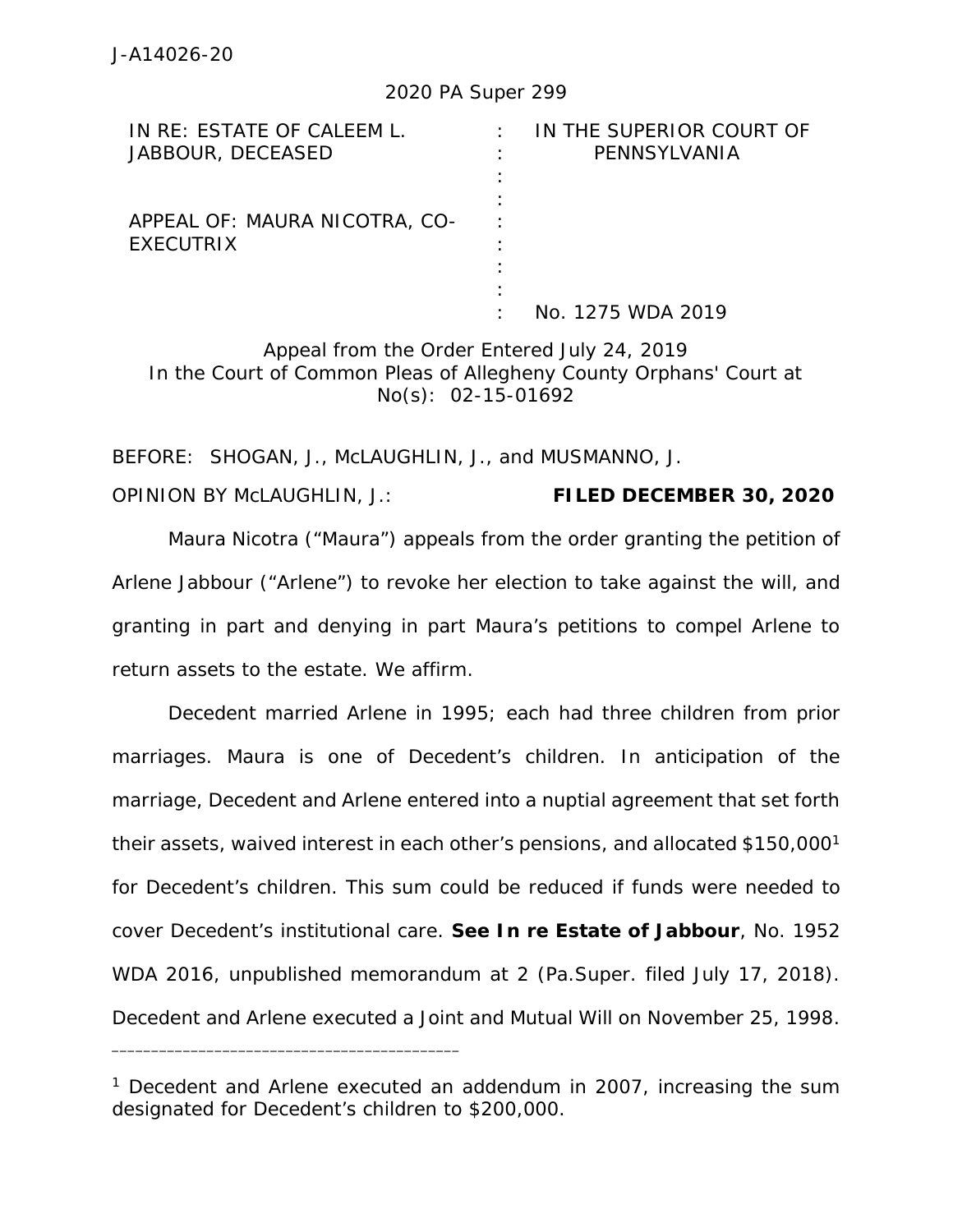"During his lifetime, the Decedent, who was a Certified Public Accountant, operated an accounting business out of his home. The business was entitled, 'C.L. Jabbour, P.A.' He had a stroke in early August 2014 and was hospitalized for approximately thirty (30) days." Orphans' Court Opinion, filed July 25, 2019, at 1.

After his hospitalization, Decedent, with the advice of his attorney, executed a power of attorney naming Arlene as his attorney-in-fact. Acting within the scope of the power of attorney, Arlene closed a savings account that had been in Decedent's name (and designated as an "in trust for" account for Maura). Arlene then transferred the money into an existing account in her own name and added Decedent to that account. Arlene used funds from that account to purchase a stair lift, a bed, a refrigerator, and a hot water tank, and to pay doctor co-pays. *See Estate of Jabbour*, No. 1952 WDA 2016, at \*4-5. "Having never fully recovered from the stroke, the Decedent died testate on December 22, 2014. His Will, dated November 25, 1998, was admitted to probate and Letters Testamentary were issued to the Co-Executrices, Maura Nicotra and Terri L. Vargo, on April 16, 2015." Orphans' Ct. Op., at 1.

On July 18, 2015, Arlene filed an election to take against the Decedent's will. She later testified that she filed the election "out of an abundance of caution because she did not have sufficient information about the Decedent's non-probate assets, as her [h]usband was very secretive about his finances." *Id.* at 2 (record citations omitted).

- 2 -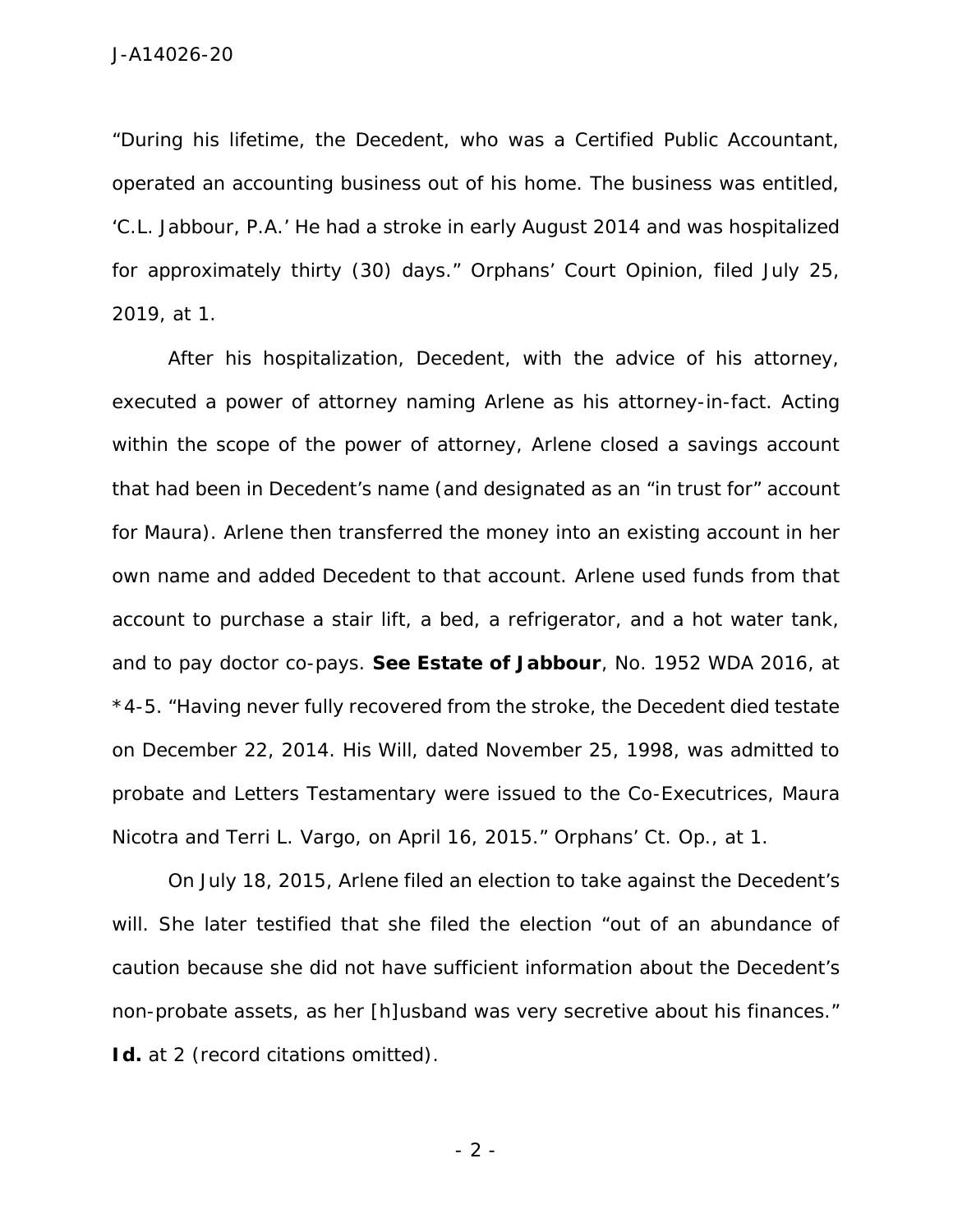On December 29, 2015, Maura filed a petition for citation challenging Arlene's use of the power of attorney, and requesting that Arlene return to the estate \$106,209.83, the full balance of the account before Arlene transferred the money into her own account. The orphans' court denied the motion and placed the funds remaining in Decedent's account in the estate. Maura appealed and this Court affirmed, stating, "Decedent authorized the closing of the account and transfer of funds or ratified Arlene's use of the [power of attorney] for that purpose." *See Estate of Jabbour*, No. 1952 WDA 2016, at  $*17.$ 

Upon return to orphans' court, on January 15, 2019, Arlene filed a petition for revocation of her spousal election. On June 6, 2019, the court held a hearing on the petition to revoke, as well as Maura's petition for Arlene to return funds to the estate and for distribution of assets.

On July 24, 2019, the orphans' court entered an order granting Arlene's petition to revoke the spousal election. It also ordered her to return to the estate funds withdrawn from an account that the court found was solely in Decedent's name, and after reimbursing Arlene for funeral expenses, ordered distribution of funds in the escrow account. This timely appeal followed.

Maura raises the following questions on appeal:

1. Should Arlene have been permitted to revoke her spousal election against will when she did not demonstrate fraud and the petition was filed 3 years and 6 months after the statutory deadline?

2. Should Arlene have been permitted to revoke her spousal election against will given she had full knowledge of essential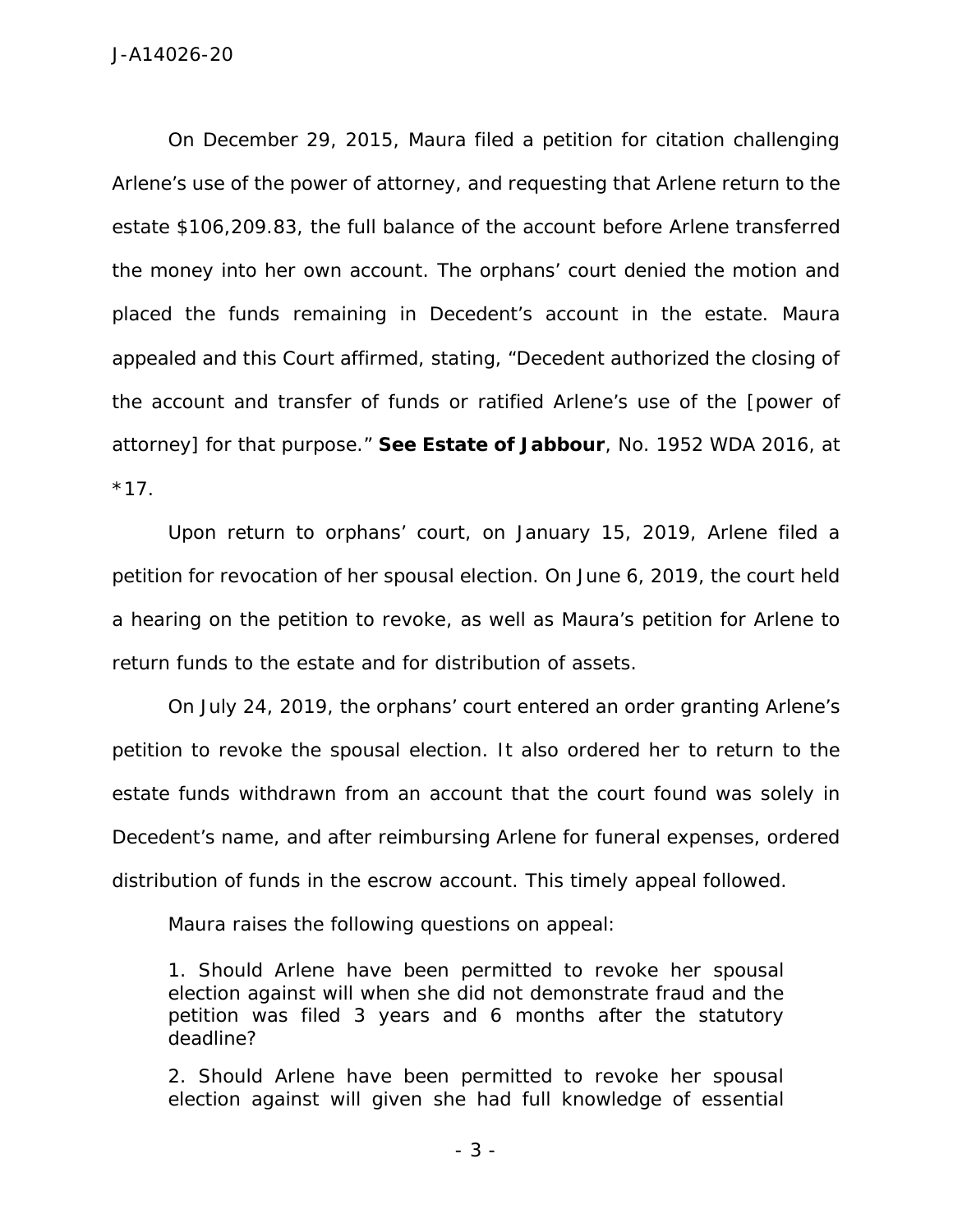facts, including the full value of every non-probate asset passing to other persons?

3. Are Decedent's children entitled to inherit the funds remaining from Decedent's liquid investments based on the plain, unambiguous language of the joint will and various nuptial agreements?

4. Should the orphans' court have ordered the reimbursement of expenses to Arlene without a hearing when there was no pending petition for reimbursement of those expenses, the record contained no evidence in admissible form as to those expenses and the court said it would schedule a hearing but did not do so?

Maura's Br. at 6 (unnecessary capitalization omitted).

Our standard of review is well settled.

When reviewing a decree entered by the orphans' court, this Court must determine whether the record is free from legal error and the court's factual findings are supported by the evidence. Because the orphans' court sits as the fact-finder, it determines the credibility of the witnesses and, on review, we will not reverse its credibility determinations absent an abuse of that discretion. However, we are not constrained to give the same deference to any resulting legal conclusions. Where the rules of law on which the court relied are palpably wrong or clearly inapplicable, we will reverse the court's decree.

*In re Estate of Fuller*, 87 A.3d 330, 333 (Pa.Super. 2014) (quoting *In re*

*Estate of Hooper*, 80 A.3d 815, 818 (Pa.Super. 2013)) (some capitalization

omitted).

In her first two issues, Maura contends that the orphans' court erred when it found that Arlene was entitled to revoke the spousal election to take against Decedent's will. Maura argues that there is a "statutory deadline" applicable to revoking a spousal election. Maura's Br. at 23. She claims that because Arlene's petition to revoke was not timely, Arlene bore the burden of proving that she was a victim of fraud and failed to carry that burden.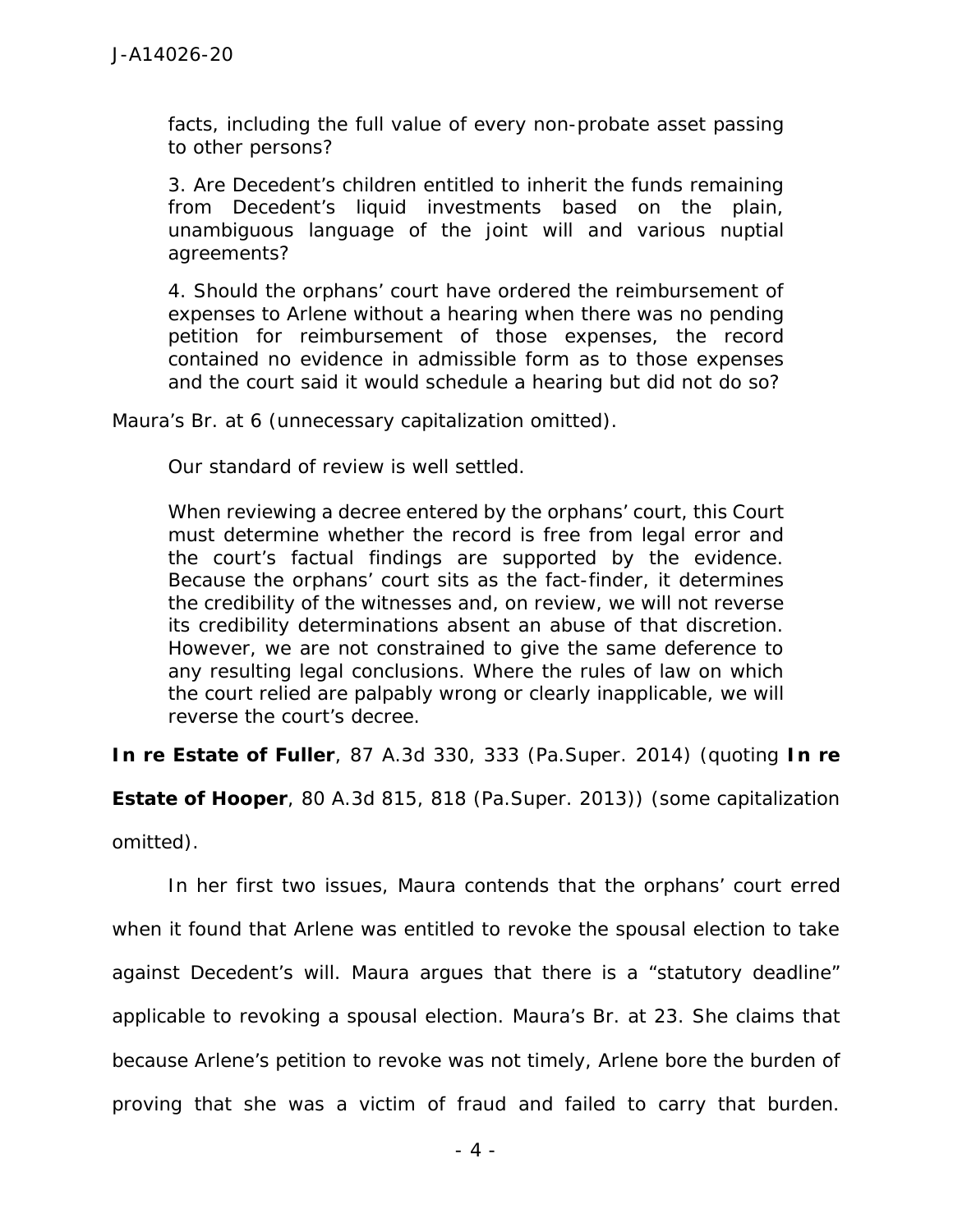Alternatively, Maura asserts that Arlene could not revoke the spousal election because she made it with full knowledge of the facts of the estate. We disagree.

Pursuant to Pennsylvania law, a surviving spouse has a right to an

elective share of one-third of certain property of the deceased, as set forth in

20 Pa.C.S.A. § 2203(a)(1)-(6). The statute provides a procedure for a

surviving spouse to elect whether or not to take this elective share.

**Procedure for election; time limit**

**(a) How election made.—**A surviving spouse's election to take or not to take his elective share shall be by a writing signed by him and filed with the clerk of the orphans' court division of the county where the decedent died domiciled. Notice of the election shall be given to the decedent's personal representative, if any.

**(b) Time limit.—**The election must be filed with the clerk before the expiration of six months after the decedent's death or before the expiration of six months after the date of probate, whichever is later. The court may extend the time for election for such period and upon such terms and conditions as the court shall deem proper under the circumstances on application of the surviving spouse filed with the clerk within the foregoing time limit. Failure to file an election in the manner and within the time limit set forth in this section shall be deemed a waiver of the right of election.

20 Pa.C.S.A. § 2210(a)-(b).

Despite Maura's repeated references to a "statutory deadline," no statute sets forth a deadline for revocation of a spousal election. Rather, Maura relies on case law—*In re Daub's Estate*, 157 A. 908 (Pa. 1931)—in support of her argument that a spousal election must be revoked within a "statutory" period. There, the Pennsylvania Supreme Court held that a surviving widow could not revoke her election to take under the will and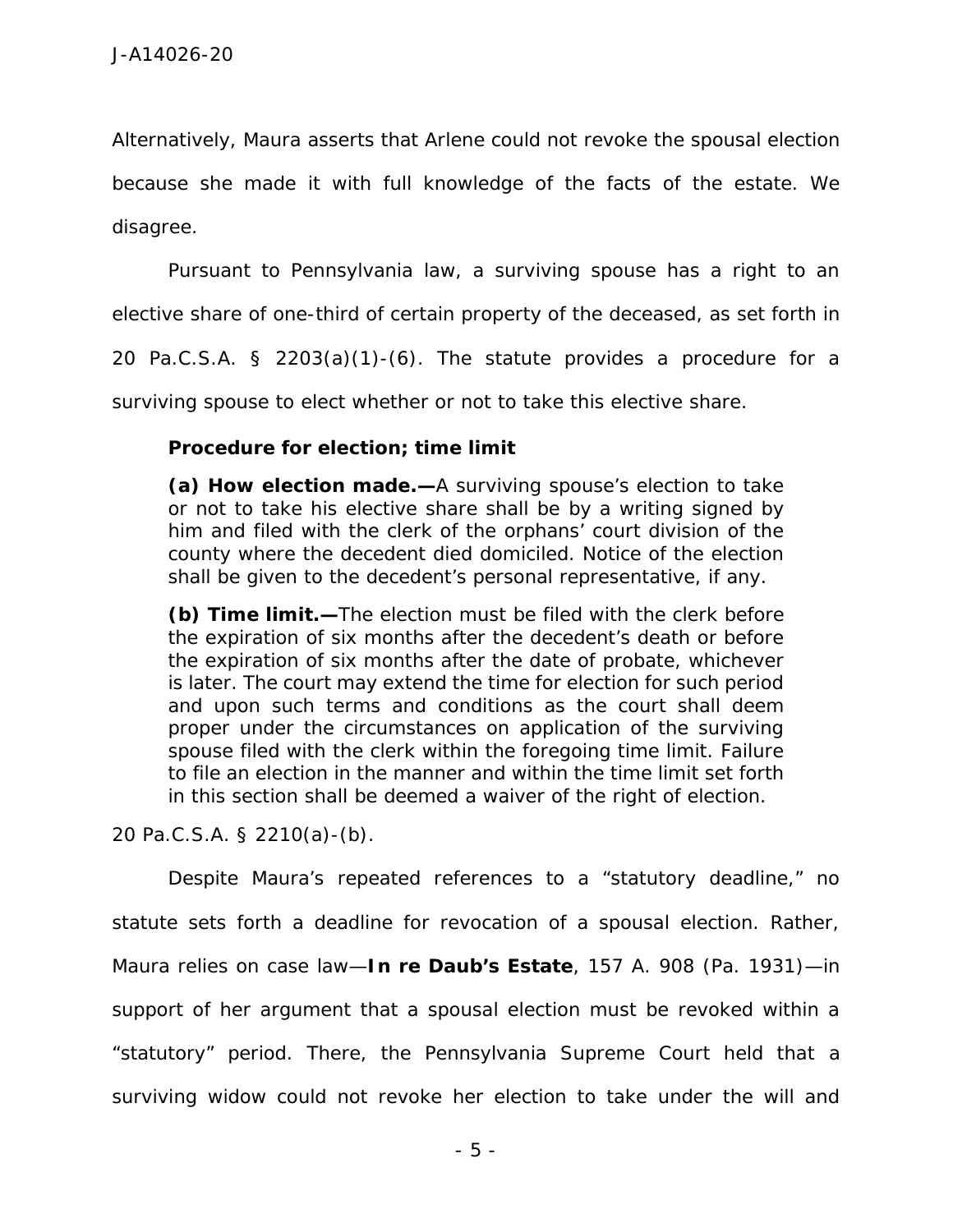instead opt to take a forced share. The widow contended that the executor's statements about the extent of her late husband's estate were inaccurate. The Court stated that under its cases, a surviving spouse ordinarily must petition to revoke an election within the statutory period for taking the election, except "where actual fraud has been committed to obtain the widow's election, and no laches appears . . . ." *Daub's Estate*, 157 A. at 911.

The Court rejected the orphans' court's conclusion that the executor had failed to disclose full information to the widow such that her election was the product of "constructive fraud," and "laches should not be attributed to her . . . ." *Id.* at 910. The Court acknowledged that a surviving spouse is entitled to full information about the deceased's estate before having to make a binding election, but stated that that rule did not control. The Court explained that the widow had not been on friendly terms with the executor during the statutory period and for long after, such that she was under "no stress to act as she did." *Id.* at 911. The Court concluded that because the widow had delayed seeking to revoke her election for more than five years, "during which important evidence was lost by death," laches barred her from obtaining relief. *Id.*

As the Court acknowledged in *Daub's Estate*, the Court has established a rule that the period for revoking an election is tolled until the spouse knows all relevant information. The Court has explained:

If an election is made with full knowledge of all essential facts, it cannot be withdrawn. But, no intervening rights appearing, the expression of intent once may be retracted upon discovery of the

- 6 -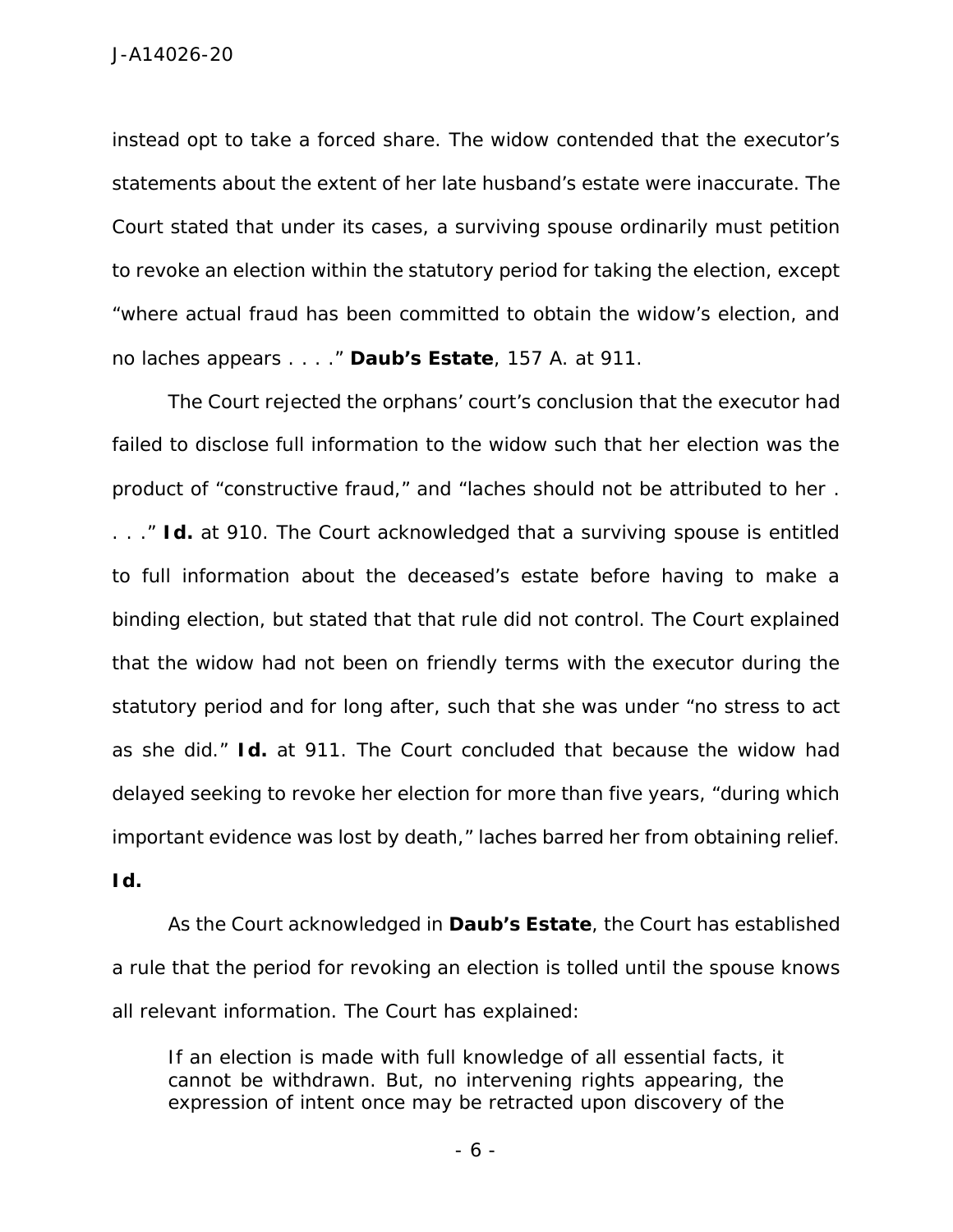true situation. If action has been taken by the wife or husband in ignorance of the value of the estate, or of the rights which would accrue under the provisions of the will as compared with the interests given by the intestate laws, then the first election may be set aside, and the distribution be made in the way provided by law.

. . . The authorities are clear that nothing less than unequivocal acts will prove an election, and they must be done with a knowledge of the party's rights, as well as of the circumstances of the case. Nothing less than an act intelligently done will be sufficient. She should know, and, if she does not, she should be informed, of the relative values of the properties between which she was empowered to choose; in other words, her election must be made with a full knowledge of the facts.

*In re McCutcheon's Estate*, 128 A. 843, 845 (Pa. 1925) (citations omitted).<sup>2</sup>

The two rules are easily harmonized. A surviving spouse may revoke an election to take under the will within the statutory period in which the spouse must ordinarily make such an election, unless there is fraud "and no laches appears." *Daub's Estate*, 157 A. at 911. However, that time does not begin to run until the spouse has "full knowledge of all essential facts." *McCutcheon's Estate*, 128 A. at 845.

Instantly, the orphans' court found that Arlene testified credibly that she filed the election in an "abundance of caution because she did not have sufficient information about the Decedent's non-probate assets, as her Husband was very secretive about his finances and she had no knowledge about his finances." Orphans' Ct. Op., at 2. The court also found that Arlene

\_\_\_\_\_\_\_\_\_\_\_\_\_\_\_\_\_\_\_\_\_\_\_\_\_\_\_\_\_\_\_\_\_\_\_\_\_\_\_\_\_\_\_\_

<sup>2</sup> *See also Daub's Estate*, 157 A. at 910 ("[A] widow is entitled to full information regarding her deceased husband's estate before she can be called upon to make her election. . . ."); *Appeal of Kreiser*, 69 Pa. 194, 200 (1871) ("To bind the widow she must have full knowledge of the facts").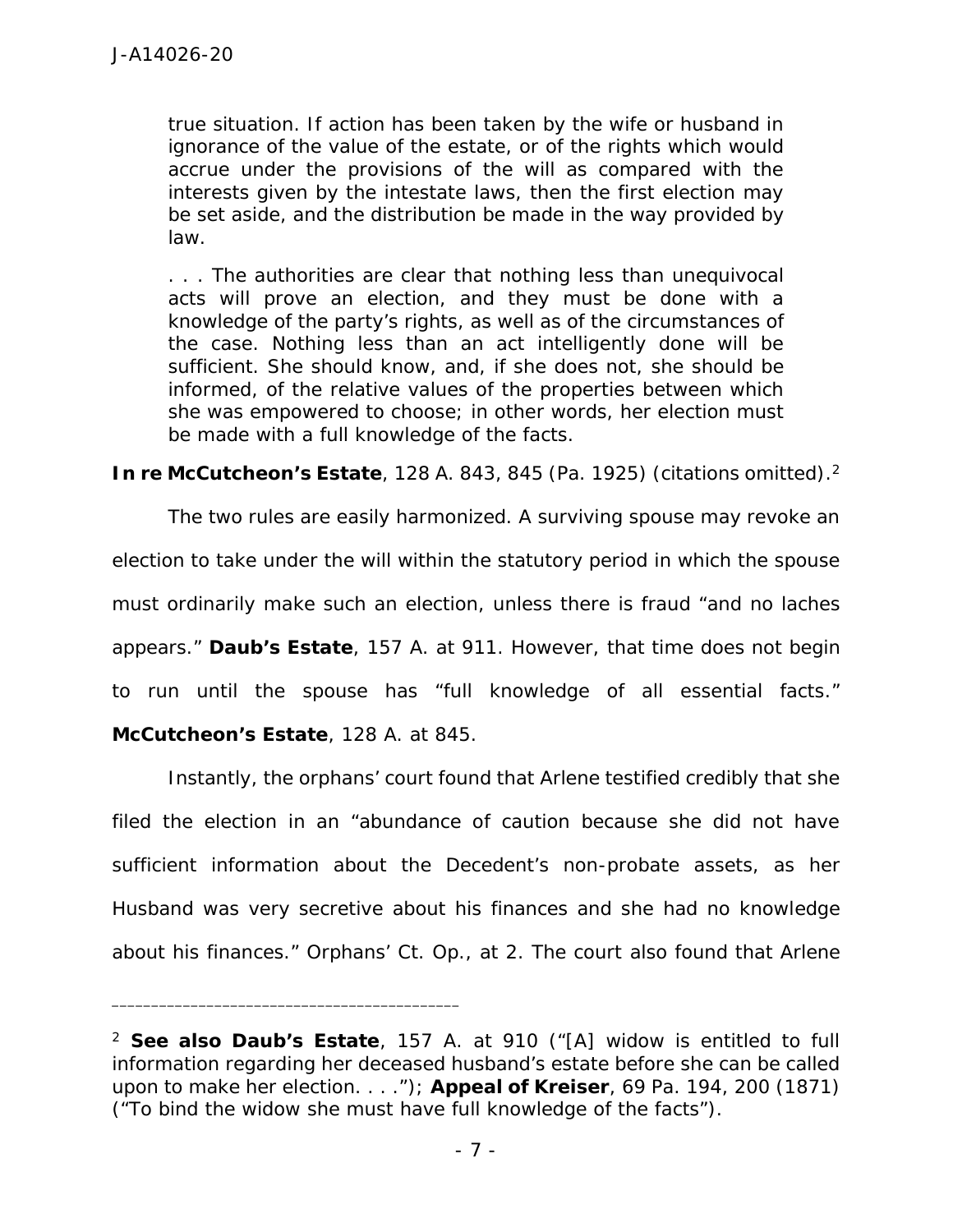was "entitled to revoke the [e]lection, now that she has full knowledge of the extent of the Decedent's estate." *Id.*

The orphans' court did not abuse its discretion when it allowed Arlene to revoke her spousal election. The record supports the court's finding that Arlene did not have full knowledge of the essential facts when she made her spousal election. In the absence of such knowledge, she could not have balanced the alternative options intelligently. *See McCutcheon's Estate*, 128 A. at 845. Further, while the time between her initial taking of the election and her petition to revoke it was not short, the court did not find that the delay resulted in prejudice to others such that the court should have denied equitable relief. We likewise perceive no such prejudice.

Maura's citation to the Court's statement in *Daub's Estate*, and her assertion that the tolling principle of *McCutcheon's Estate* does not apply, are thus wide of the mark. The Court in *Daub's Estate* was not stating that the tolling principle does not apply unless there was actual fraud. Rather, the Court held that the tolling principle was not controlling because, under the facts of that case, the widow's long delay resulted in the loss of important evidence such that others were prejudiced. As we have explained, no such prejudice exists here. Hence, here, the orphans' court was well within its discretion when it found that Arlene was entitled to revoke the election now that she has full knowledge of the estate. Maura's first two issues are meritless.

- 8 -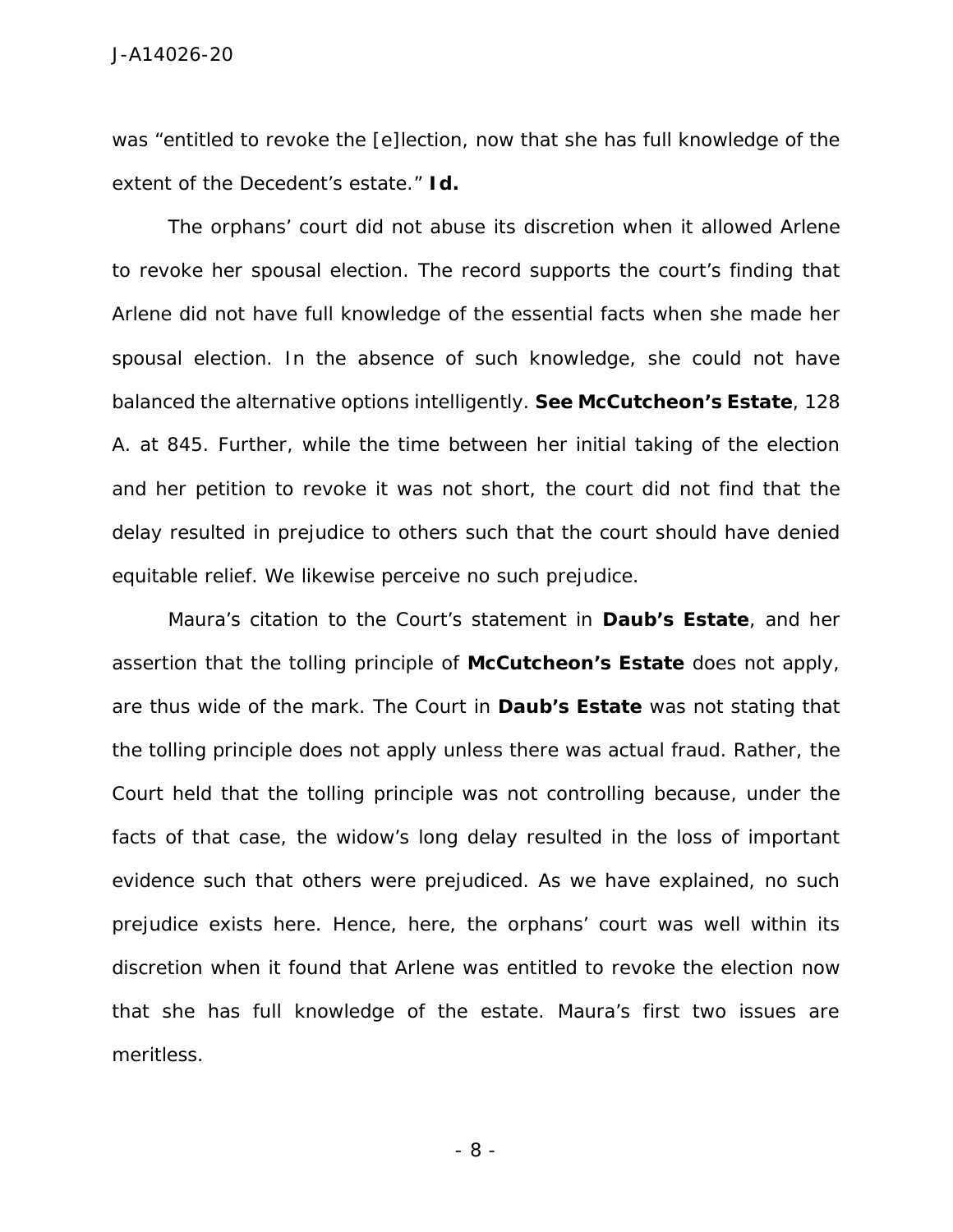In her third issue, Maura claims that the orphans' court erred when it did not direct the distribution of escrowed funds to Decedent's children. Her argument centers on an account that contained approximately \$106,000. The account was the subject of an earlier appeal in which this Court held that Arlene acted within her authority as attorney-in-fact for Decedent when she closed the account and transferred the money into an existing account in her name, to which she later added Decedent. *See Estate of Jabbour*, No. 1952 WDA 2016, at \*4-5. Presently Maura claims that the court erred when it did not direct distribution of the remaining funds from the account to Decedent's children in accordance with Decedent's joint will and nuptial agreements. *See* Maura's Br. at 37-38.

Upon review, it appears that the orphans' court found that Arlene was entitled to reimbursement from that account of \$22,136.47 (\$7,622.22 for Decedent's care and \$14,514.25 for funeral expenses). The court then directed Arlene to transfer the balance of the funds in that account to the estate account. *See* Orphans' Ct. Op., at 3. Although the court rejected Arlene's argument that she was entitled to the funds because they were in a joint account, the court did not rule on Maura's claim that she is entitled to the funds based on Decedent's joint will and nuptial agreements. *See id.* at 3-4. Accordingly, this issue is not ripe for our review and we express no opinion whether Maura is entitled to relief in this regard.

Finally, in her fourth issue, Maura claims that the orphans' court erred when it found that Arlene was entitled to reimbursement for \$22,136.47, for

- 9 -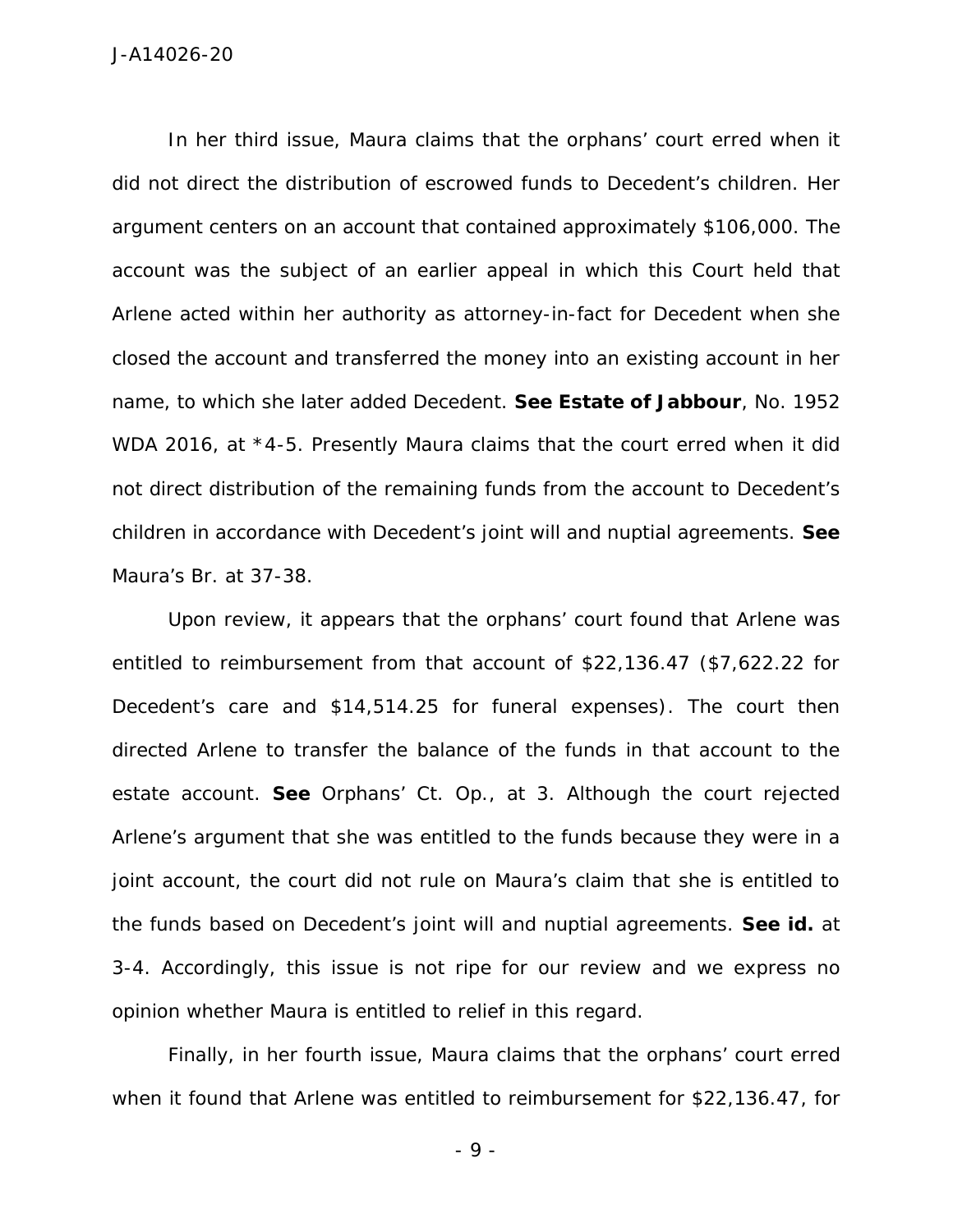funds spent on Decedent's care and funeral expenses. She claims that Arlene never properly filed a petition seeking such funds and did not substantiate her claim for reimbursement, such that the court abused its discretion when it granted her reimbursement. *See* Maura's Br. at 49-50

According to documents in the certified record, after the evidentiary portion of the June 6, 2019 hearing, the court asked the parties about Maura's petition for partial distribution of the escrow account. Counsel for Arlene responded that Arlene should be reimbursed from the escrow account for \$7,622.22, which she spent on the Decedent's care, as well as for funeral bills. *See* N.T. Hearing, 6/06/19, at 148. The parties stipulated to the admission of exhibits, and the court allowed counsel for Arlene to submit the exhibits after the hearing, without objection. *See id.* at 69, 155-56. The court asked the parties to file proposed findings of fact and conclusions of law, and they did so. Thereafter, on July 24, 2019, the orphans' court issued its opinion and order in which it found that Arlene was to be reimbursed for Decedent's care and funeral expenses, citing the exhibits submitted following the hearing.

Unfortunately, the exhibits on which the orphans' court relied in allowing reimbursement are not in the record certified to this Court on appeal. Ensuring that the certified record contains everything this Court needs to resolve the appeal was Maura's responsibility as the appellant. *See Commonwealth v. Bongiorno*, 905 A.2d 998, 1000-01 (Pa.Super. 2006) (*en banc*) ("Our law is unequivocal that the responsibility rests upon the appellant to ensure that the record certified on appeal is complete in the sense that it contains all of the